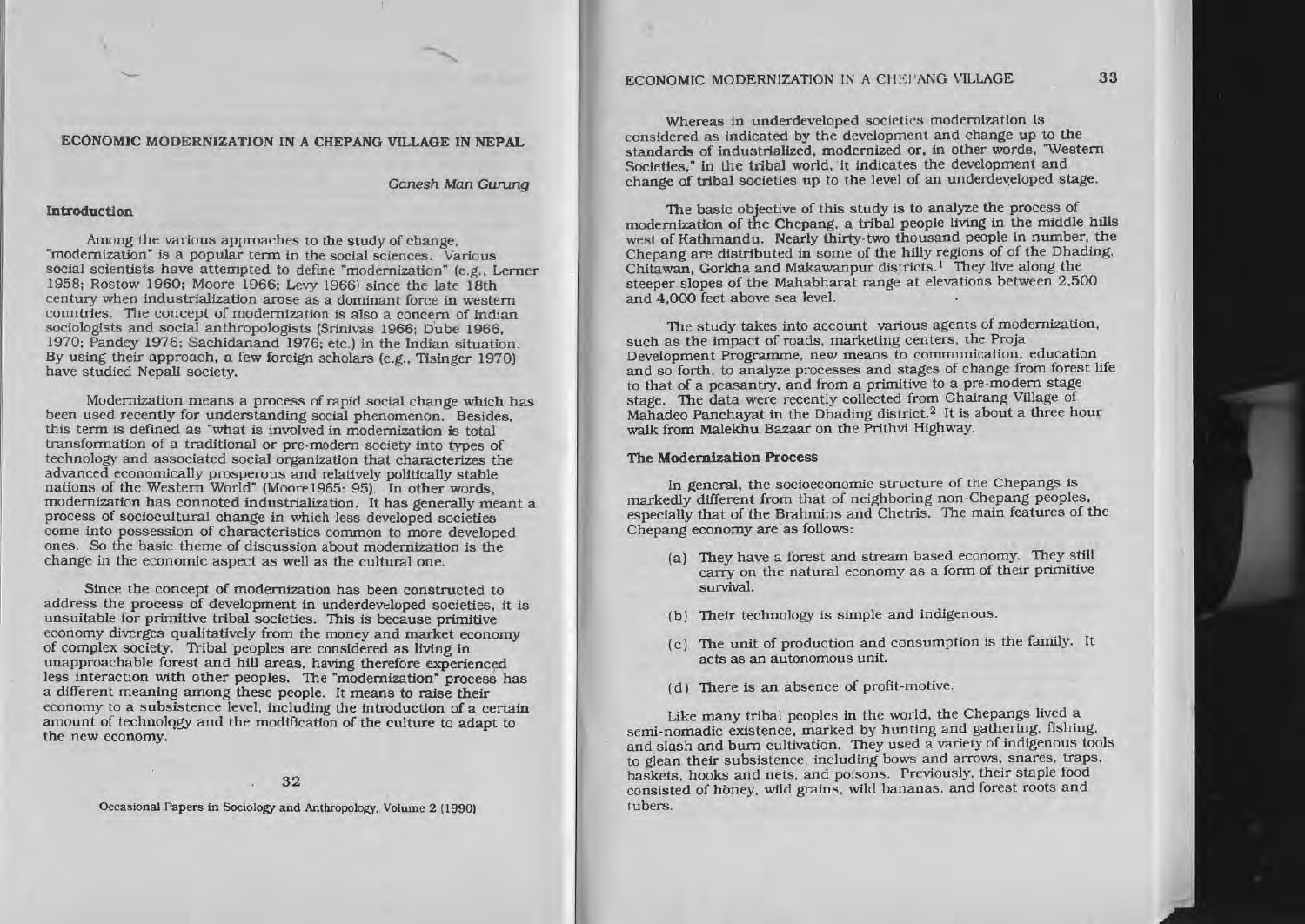## 34 GANESH MAN GURUNG ECONOMIC MODERNIZATION IN A CHEPANG VILLAGE . 35

They toil not, neither do they spin ... but living entirely upon wild fruits and the produce of chase ... They have bows and arrows of which the iron arrow-heads are procured from their neighbors but almost no other implements of civilization and it is in the very skillful snaring of the beasts of the field and fowls of the air that all their little intelligence is manifested (Hodgson 1948:45).

Even today, the Chepangs consume the fruits of chiuri (bassia butyracea). khania (a kind of fig tree), and Newara (a kind of fern from which the young shoots are eaten).

They collect leaves and fruits of nettles, tangls, koirala flower (name of a tree, Bauhinia variegate), githa (the plant-dioscorea Sativa) Byakur (kind of creeper, the roots of which are eaten). chungia (the stem tendril and root are eaten), *odal* (stercuria) villosa), tree from which fibre is obtained) and Bharlang (the shoot of which is a spiny shrub, the root is eaten). Ghitha bitter in taste, has to be boiled in ashes once and washed-thrice to make it edible. And Bharlang which is poisonous has to be boiled thrice in ashes and washed seven times to make it eatable" [Varya 1972].

The Chepangs presently still collect insects to eat along with honey and wax. They collect ruank (a kind of wash), aringal (hornets) and ngol (a poisonous insect). They are conversant with the use of bows and arrows. and their hunting consists mostly of trapping and snaring animals with the assistance of dogs which acoompany them on their wanderings. The animals which the Chapangs like to hunt are ghoral (wild Himalayan goat), mirga (deer) and banel (pig). They kill *yasua* (wild fowl). rutava (black crested pheasant and other- small birds such as lingsherva (jureli), brit (kotero), manrangra (phista) and birds. Being good fishermen, the Chepangs fish throughout the year as a vital part of their subsistence economy.

They serve their food on the leaves and taparis (small plates) made of leaves). This is interesting to note that they divide their food equally among the family members even to children. When they distribute their food they even count the foetus or unbom baby too. whose share goes to the mother [Thapa 1974:781.

All of these characteristics reflect the primitiveness of their economy. However, after the construction of highways such as the economy. However. after the construction of highways such as the Prithvi Rajmarg to the north. the Mugling.Bharatpur highway to the west. the Tribhuvan Rajpath to the east, and the East·West highway to the south, the Chepang region lost its Isolation. Nowadays the Chepang region is connected by highways running through it which enable them to visit roadside bazaars such as Malekhu. Mugling,

Bhandara. Manahari and Bharatpur. Consequently. their historically ecologically balanced society Is undergoing rapid change.

The local people say that up to <sup>a</sup> century ago. the Chepangs were nomadic and wholly dependent on hunting, gathering and fishing. In this regard, Gaughley et al. (1971:77) writes that "the Chepangs started agricultural life only ... recently. About 120 years ago ... they used to live partly in the forest and caves." Hodgson (1948:45) notes that "they toil not, neither do they spin." Upreti (1967:29) estimates that they have been doing terrace cultivation for about 80 years. Rai and Chaudhary (1976:12) observe that the Chepang hunters and gathers must have been compelled to begin <sup>a</sup> settled life due to the problem of deforestation. In any case, their settled agrarian life Is hardly a century old, resulting most probably when they came into contact with agrarian castes. On the other hand, the vanishing scope of hunting and gathering in increasingly exploited jungle made them into simple cultivators. Consequently, their natural economy was increasingly replaced by simple agriculture.

The characteristics of the Chapangs observed by Hodgson (1948) are gone today. Their economy is passing through the transitional phase from <sup>a</sup> natural economy to <sup>a</sup> simple agrarian one. However, the Chepangs living in Kachhar, the inaccessible interior, still preserve their traditional pattern of economy. since they are left free from Interference by so-called "civilized people".

The Chepangs of Ghalrang VIllage differ in many ways from the others of the Kachhar area, such as those of Tapang. Loling. Majhkharka and Brushubang. In the latter locations, hunting. and slash and bum cultivation playa significant role in the lives of the villagers. But the Chepangs of Ghairang are in a better position. They have changed from shifting to sedentary cultivation.

Mahadeo Panchayat has a population of 5961 in approximately 985 houses. The households are divided into the following categories:

| <b>CHEPANG</b>     | 259 |
|--------------------|-----|
| <b>BRAHMIN</b>     | 82  |
| <b>MAGAR</b>       | 83  |
| <b>CHETRI</b>      | 43  |
| <b>NEWAR</b>       | 10  |
| <b>GURUNG</b>      | 29  |
| <b>TAMANG</b>      | 452 |
| <b>UNTOUCHABLE</b> | 37  |

In Ghairang Village there are 92 Chepang. 3 Chetri and 4 Untouchable households. .

It takes about three hours to walk on a narrow and rough footpath constructed by the villagers to Malekhu Bazaar on Ihe Prithvi

I- ....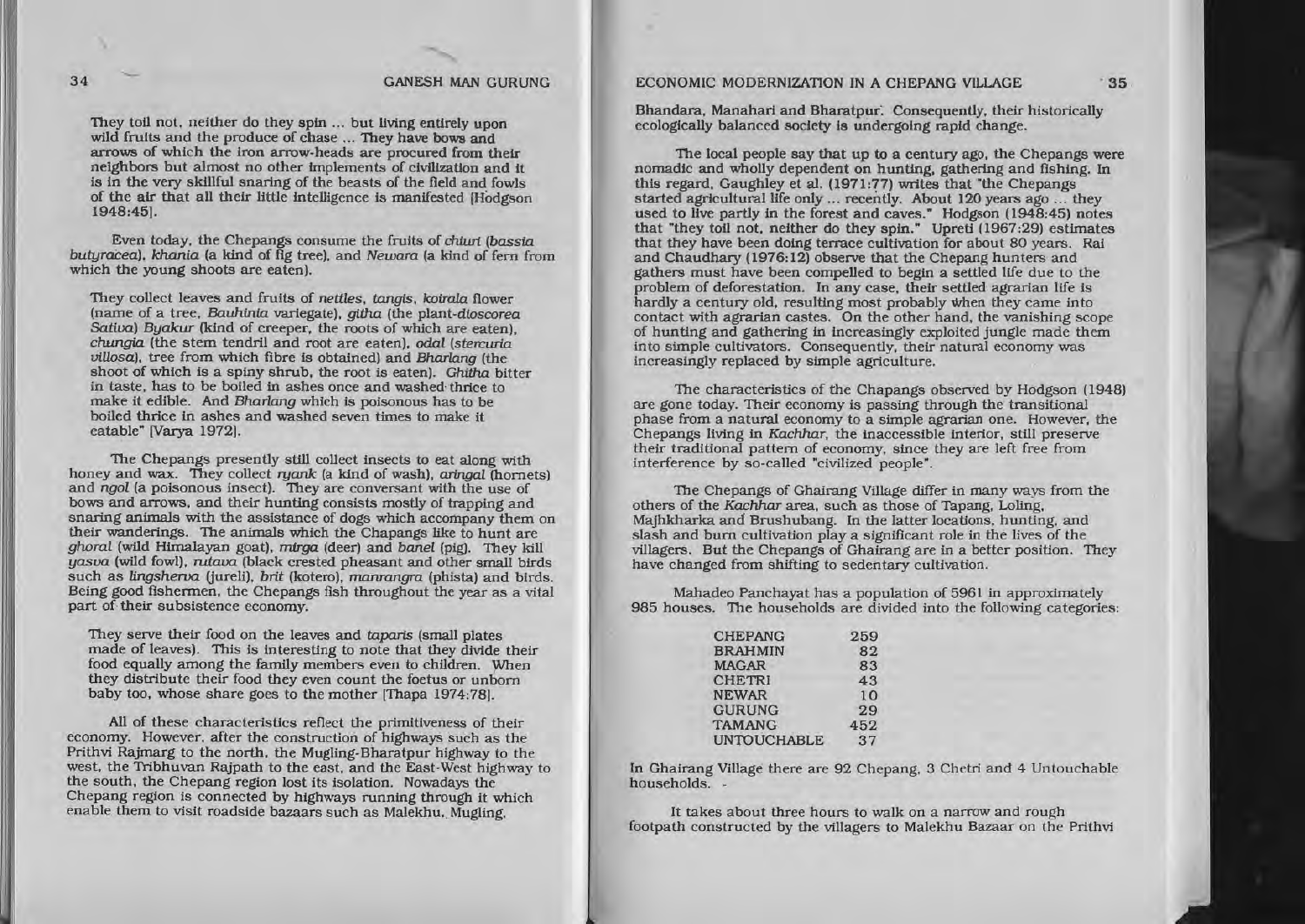Highway. Malekhu Bazaar is the main marketing center. The Chepangs of GhaIrang generally go there to sell their agricultural produce, including oranges, *chiuri*, *amba*, *chaksi*, bananas and seasonal vegetables such as tomatos. cucumbers and so forth. They also purchase their daily needs there. They come into contact with nontribals in the marketing center, from whom they learn about the larger world. For all these reasons the marketing center is an important part of their daily

Agriculture is the main occupation of the villagers. There are several reasons for the central importance of agriculture in their economy. First, for a long time now they have been in contact with Brahmins and Chetris. Second, the Chepangs of Ghairang purchased paddy fields on credit from the Brahmins who were migrating into the plains area. Later, they paid the cost of their land from their agricultural income obtained by selling fruit. fowl, goats and vegetables. According to my observation, only five households out of 92 possessed no land and continued to practice their traditional patterns of subsistence such as gathering in the jungle. The rest of the Chepangs are agriculturalists and even hate their age-long traditional food gathering practices. However, they sometimes hunt deer tn groups. Most of them possess both paddy fields and dry lands for matze and millet.

The Praja Development Programme was launched in 1977 for uplifting the Chepangs of Nepal. A field office of the Praja Development Programme of Dhading district is located in Mahadeo Panchayat near Ghairang Village. The Praja (Chepang) Development Office supplies the villagers with seeds, goats for hybridization, fruit plants, insecticides and chemical fertilizers. A primary school was also built in Ghairung by the program. It has 35 students and two teachers. In spite of their difficulties. the villagers share <sup>a</sup> positive attitude towards the education of their children. The problem of drinking water has also been solved at the present. Thus, the Praja Development Programme has made some significant contributions, but not without weaknesses.

Presently, agricultural production and domestic possessions are the main sources of income. However, five Chepang men received carpentry training, and eight women were trained under the Praja Development program. Two Chepangs work as postmen in the TaJti Post Office of the Mahadeo Panchayat. Sometimes the Chepang find courage to go to the plains area and the roadside for employment. Thus they have show an interest in wage and salaried labor.

Due to their contact and interaction with the non-tribals of Mahadeo Panchayat, the Chepangs of Ghairang have abandoned shifting cultivation and adopted settled cultivation. The economic structure of the Chepangs of Ghairang is based essentially on agricultural the Chepangs of Ghairang is based essentially on agricultural production. The emergence of <sup>a</sup> market economy there resulted from

# 36 GANESH MAN GURUNG ECONOMIC MODERNIZATION IN A CHEPANG VILLAGE 37

the construction of the Prtthvt Highway and the growth of marketing centers such as Malekhu and Bardanda. These are contributing both to agricultural production and to occupational changes among the people.

Their sale of agricultural commodities and purchase of daily needs has led to a change from an immobile economy to a mobile one. and from one oriented towards subsistence to one oriented towards money. Gradually an eagerness towards earning Income from various means without depending essentially on agricultural production is emerging among the Chepangs of Ghairang. Due to the improvement of the communication system. includtng mass media and transportation, the establishment of of primary education and the introduction of the Praja Development Program liave all been able to contribute towards the path of modernization, acculturation, and the transfonnation of the social structure.

#### Summary and Conclusion

The major findings of this study can be summarized as follows:

- (a) Much change has taken place in the traditional economic structure of the Chepangs as a result of a long period of interaction with non-tribals. They are now selling their products in the market. This interaction with outsiders leads them further in the process of modernization of their occupation and economy.
- (b) Responsible factors for the modernization and gradual change in the Chepang region are construction of roads. growth of marketing centers, establishment of educational institutions and introduction of the Praja (Chepang) Development Programme.
- (c) The traditional economic structure of the Chepangs is gradually proceeding towards <sup>a</sup> dynamic economic structure.

From the above discussion it has been found that the process of change presently taking place among the Chepangs is not modernization. It is simply a change in the horizontal line from one place to another. Because of it, conflict and unrest are common features among the Chepangs of Nepal.